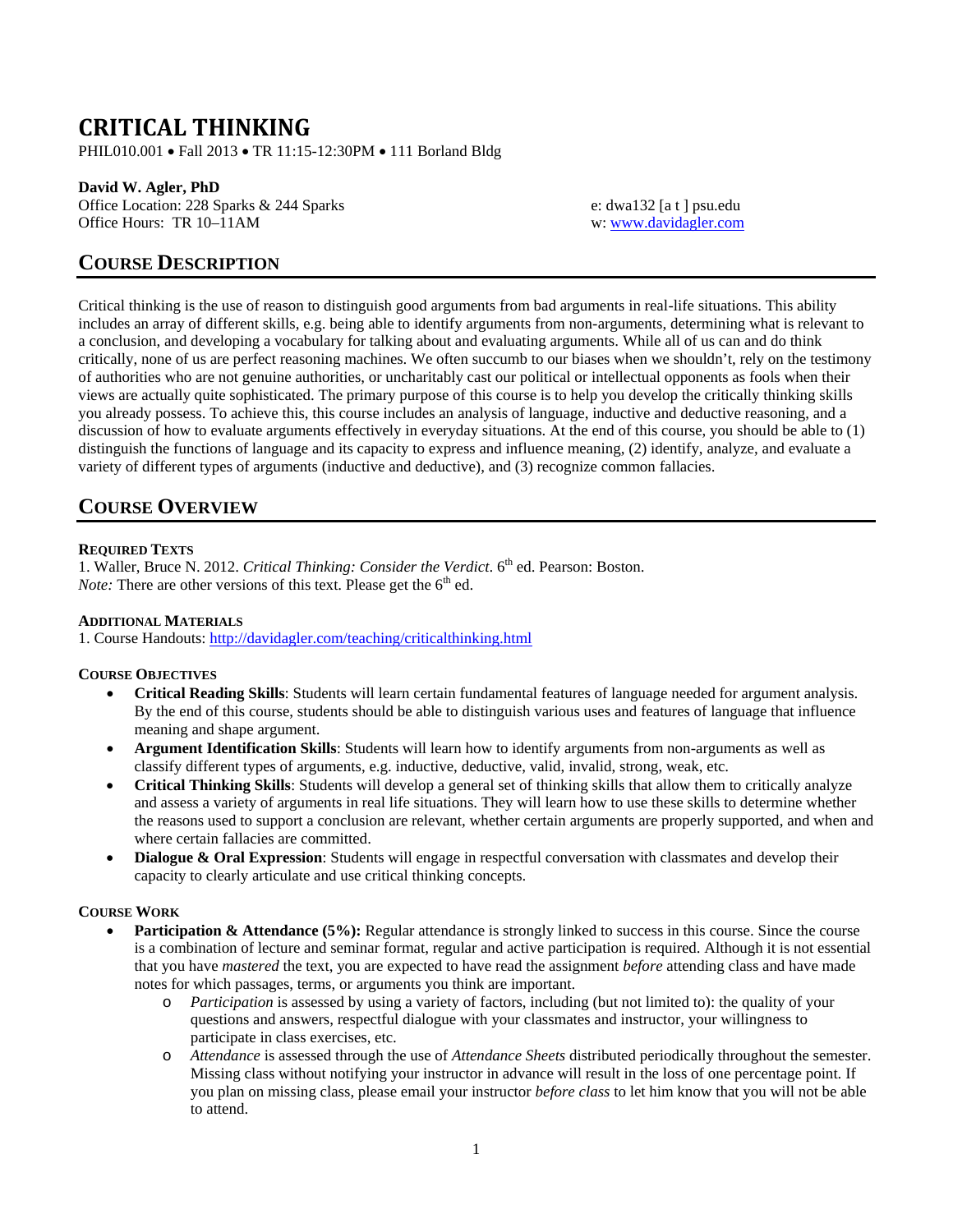• **Three Sets of Homework Exercises (15%):**  Homework exercises are assigned throughout the semester. Each will be collected on the day you the exam that corresponds with the homework, e.g. *Homework Exercises #1* is due the day you take *Exam #1*. Homework is reviewed for completeness and whether it is turned in a professional and organized manner. *Completeness* is defined as putting forward a solid attempt on *every* exercise assigned. Thus, it is necessary that you answer every homework question but not necessary that you answer every exercise correctly. Failing to complete a problem in an exercise set will **not** result in a loss of points, but each problem missed thereafter will result in a loss of ten points. The exception is when an exercise set in its entirety is



skipped. *Turning in professional and organized work* is defined as either a notebook or set of stapled papers with all exercise sets clearly marked and ordered sequentially.

- **Six Pop Quizzes (24%):** There will be six pop quizzes this semester with the lowest quiz dropped. In order to do well on pop quizzes, it is sufficient that you have developed a basic familiarity with the assigned reading and the material discussed in class. Quizzes do not require a mastery of the material. Pop quizzes can be administered at the beginning, middle, or end of the class period.
- **Three Exams (56%):** Three exams are scheduled periodically throughout the semester. In order to do well on the exams, it is necessary that you have developed a basic familiarity with the assigned reading and the material discussed in class. However, exams require a level of understanding of the material that goes above basic familiarity. A review sheet will be distributed for each exam.

#### **COURSE POLICIES**

#### **ACADEMIC MISCONDUCT**

The general principles and policy relating to cheating and plagiarism, which are enforced in this class, can be found in the Penn State policy on academic misconduct. *Academic Integrity*: Academic dishonesty encompasses a wide range of activities, whether intentional or unintentional, that includes, but is not limited to: all forms of fraud, plagiarism, and any failure to cite explicitly all materials and sources used in one's work. Sanctions for these activities include, but are not limited to, failure in a course, removal from the degree program, failure in a course with an explanation in the permanent transcript of the cause for failure, suspension, and expulsion. If you are unclear about whether you or someone you know is engaging in academic misconduct, read the following: [University Statement on Academic Integrity.](http://www.psu.edu/dept/ufs/policies/47-00.html#49-20) For more information, see [PSU Academic](http://www.psu.edu/ufs/policies)  [Integrity,](http://www.psu.edu/ufs/policies) PSU ITS, [Plagiarism Tutor,](http://www.libraries.psu.edu/instruction/infolit/andyou/mod9/plagiarism.htm) [Turnitin,](http://tlt.its.psu.edu/turnitin) [PSU Teaching & Learning with](http://tlt.its.psu.edu/suggestions/cyberplag/) Technology

#### **GRADING SCALE & ROUNDING POLICY**

Grades will be rounded up from the *second* decimal point, e.g. 90.95 rounds up to 91.0 while 90.94 rounds down to 90.90. In the event that eLION does not allow for a particular grade (e.g. D+), you will simply be given the letter grade (e.g. if you have a D+ then you will receive a D, and if you have a C–, you will receive a C).

| A: $91-100\%$ :     | $C_{+}$ : 79.0–79.9 | $F: 0-59.9$       |
|---------------------|---------------------|-------------------|
| $A = 90.0 - 90.9$   | $C: 71.0 - 78.9$    | <b>INCOMPLETE</b> |
| $B_{+}$ : 89.0–89.9 | $C = 70-70.9$       | <b>DROP</b>       |
| $B: 81.0 - 88.9$    | D+: $69.0 - 69.9$   |                   |
| $B-: 80-80.9$       | D: $60.0 - 68.9$    |                   |

#### **LATE WORK**

If you are planning on turning in any of the above assessments late, you will need to clear this with the instructor *before* the day and time of the assessment. If the instructor is not informed that you will be not able to take an **Exam** or turn in your **homework**, a grade reduction of one letter grade is incurred for every day the test/homework is late. So if the due date is Tuesday at 3p.m. and you email me on Tuesday at 3.01p.m., you will lose a letter grade. You will not lose an additional letter grade until 3.01p.m. the next day (i.e. Wednesday). There is no make-up for **pop quizzes** as one of the quizzes is dropped.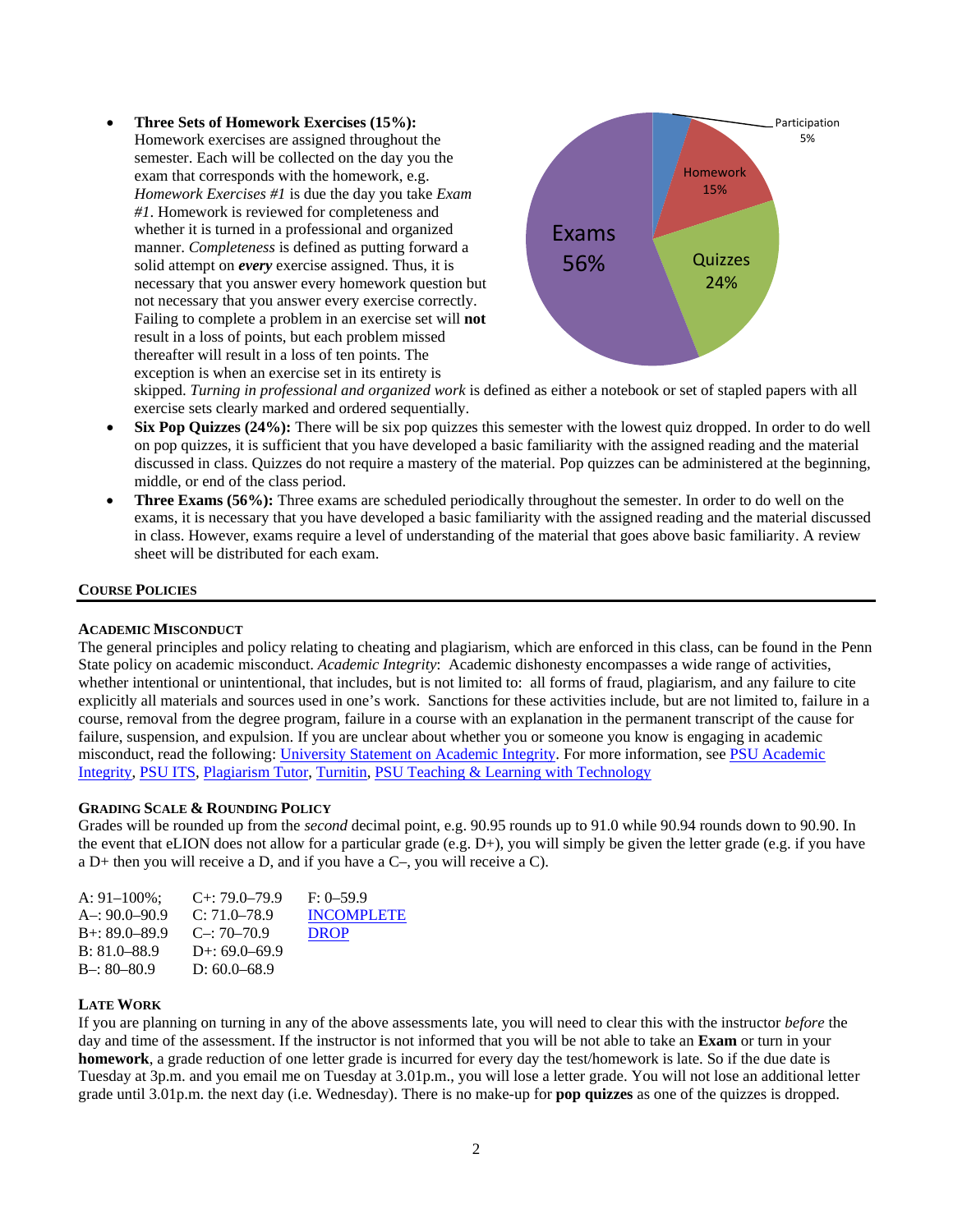#### **STUDENT GUIDANCE AND DISABILITY**

If you have a documented disability and wish to receive academic accommodations, please contact the campus disability liaison as soon as possible: (name, office, telephone, email). For additional information, check the university web site for [Disability Services.](http://www.equity.psu.edu/ods/) If you are in need of psychological counseling, please do not hesitate to contact Penn State's [Counseling](http://www.sa.psu.edu/caps/default.shtml)  [& Psychological Services](http://www.sa.psu.edu/caps/default.shtml) (phone: 814-863-0395). For any problem related to your studies, university policies and procedures, do not hesitate to seek the help of th[e Student Affairs Services,](http://www.sa.psu.edu/services.shtml) your Academic Advisor, or arrange a meeting with your instructor who will help you obtain assistance through one of the above, or another, agency.

#### **USE OF ANGEL AND EMAIL COMMUNICATION**

Please check the webpage on the **ANGEL** website regularly. Many helpful resources are available there and on my professional website: [www.davidagler.com.](http://www.davidagler.com/) 

If you have a question about the course, its content or assignments, I encourage you to go through the following three step process:

(1) Check the syllabus (2) Check ANGEL

(3) Email me

I encourage you to contact me with any concerns you may have about the course. The best way is to get a hold of me is through email at  $dwa132@psu.edu$ . If you do email me, I encourage you to use the following practices:

- Use your Penn State account
- Include your full name
- Use a clear subject line, e.g. P120 Question
- Try to phrase your question as clearly as possible, including any information you think might be helpful.
- Address your intended recipient, e.g. Dear David
- Use e-mail for short questions that require short answers.

Students are responsible for activity on their computer accounts so only send emails pertinent to the course or to your academic development.

### **TUTORING, DROP PROCEDURES, AND INCOMPLETES**

Students who simply stop attending class, for whatever reason, without officially withdrawing from the course, will receive the grade of F. If you expect a refund, be aware that the date the withdrawal form is processed by Penn State registrar's office determines the amount of refund. Consult the Register site fo[r drop procedures.](http://www.registrar.psu.edu/registration/dropping_courses.cfm) Consult the Handbook for taking an [Incomplete](http://www.psu.edu/dus/handbook/dfgrade.html)  [\(D/F\).](http://www.psu.edu/dus/handbook/dfgrade.html) Before considering dropping the course or taking an incomplete, you might consider getting additional help from your academic advisor or from the following useful links: Information [Literacy Tutorial,](http://www.libraries.psu.edu/instruction/infolit/andyou/infoyou.htm) [University Learning Center,](http://php.scripts.psu.edu/dept/ulc/index.php) [Writing](http://www.psu.edu/dept/cew/writingcenter/UWC/index2.htm)  **[Center](http://www.psu.edu/dept/cew/writingcenter/UWC/index2.htm)** 

### **CLASSROOM ENVIRONMENT**

A number of factors figure into creating a healthy classroom environment. In order to facilitate such an environment, I ask you to obey the following: (1) the use of cell phones in any capacity is prohibited (please turn ringers/buzzers off, no textmessaging during class), (2) please do not begin to 'pack up' your belongings before your instructor has *explicitly* dismissed you, (3) please come to class rested, sleeping in class is strictly prohibited, (4) please do not do other work in class. If you are incapable of performing (1)–(4) or are disruptive in class, you will kindly be asked to leave the classroom.

### **CHALLENGE EXAMINATION**

For some courses, students may request [a challenge examination](http://www.registrar.psu.edu/grades/credit_examination.cfm) as a substitute for completing the usual requirements of a course. If the examination is successfully completed the credits received are described as "credits by examination" [\(policy 42-](javascript:openAWindow() [50\)](javascript:openAWindow().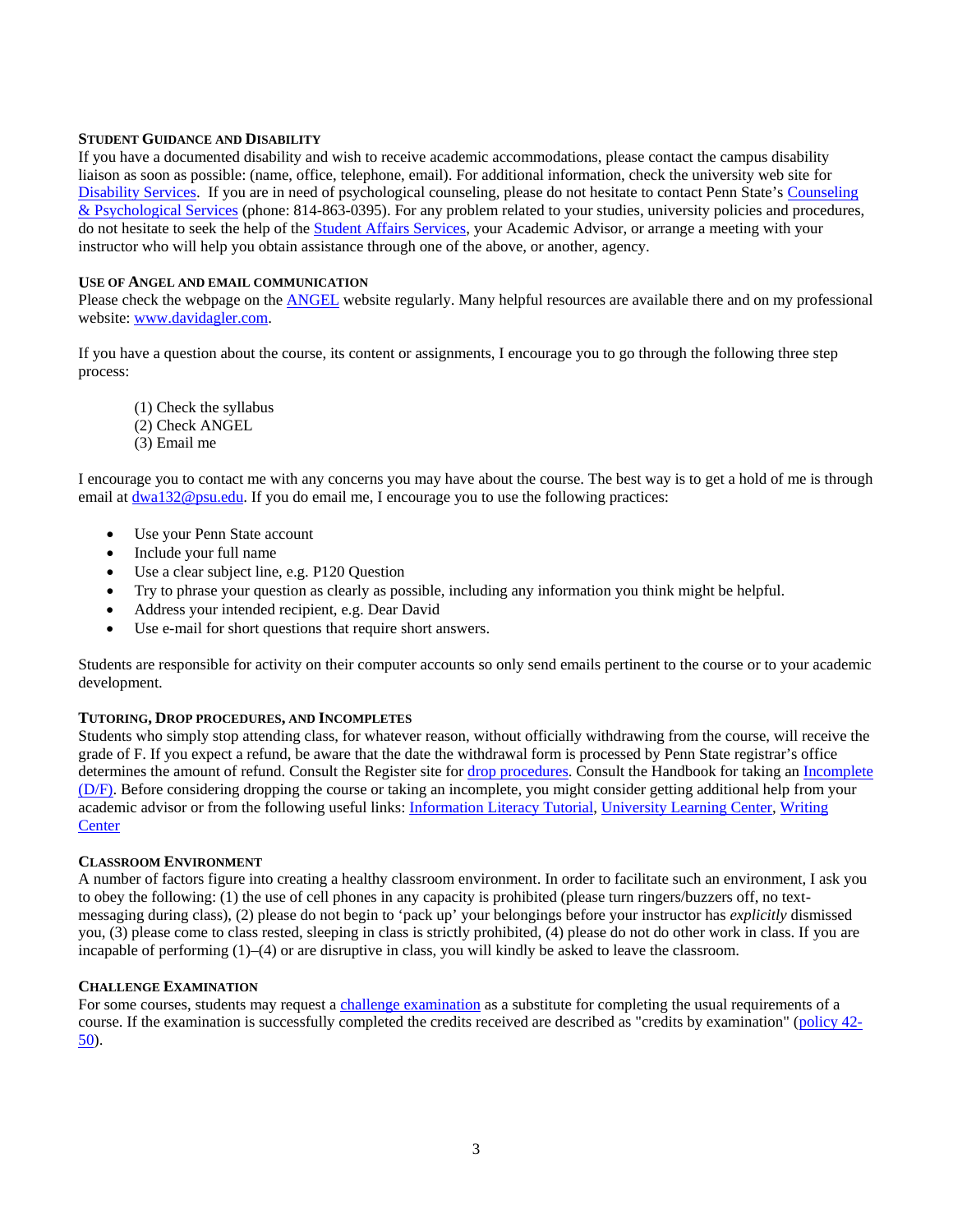# **COURSE SCHEDULE**

Check ANGEL for a detailed schedule that gives the agenda for the course. This includes the agenda in class, homework, and readings.

| $8/27/13 - 10/1/13$ | <b>Part I: Evaluating Arguments</b>                                 |
|---------------------|---------------------------------------------------------------------|
|                     | <b>Chapter 1: Introduction</b>                                      |
|                     | <b>Chapter 2: A Few Important Terms</b>                             |
|                     | <b>Chapter 5: What's the Question? (Identifying the Conclusion)</b> |
|                     | <b>Chapter 6: Relevant and Irrelevant Reasons</b>                   |
|                     | <b>Chapter 7: The Burden of Proof</b>                               |
|                     | Exam #1 & Homework Exercises #1                                     |
|                     |                                                                     |
| $10/1/13 - 11/1/13$ | <b>Part II: Some Key Fallacies</b>                                  |
|                     | <b>Chapter 3: Ad Hominem Fallacy</b>                                |
|                     | <b>Chapter 4: Straw man Fallacy</b>                                 |
|                     | <b>Chapter 9: Fallacies of Equivocation</b>                         |
|                     | <b>Chapter 12: Slippery Slope Fallacy</b>                           |
|                     | <b>Chapter 12: False Dilemmas</b>                                   |
|                     | <b>Chapter 12: Golden Mean Fallacy</b>                              |
|                     | Exam #2, Homework Exercises #2                                      |
|                     |                                                                     |
| $11/1/13 - 12/18$   | Part III: Determining the Truth of the Premises                     |
|                     | Chapter 10: Appeal to Authority                                     |
|                     | <b>Chapter 16: Eye Witness Testimony</b>                            |
|                     | Chapter X: Chosen by Google Survey                                  |
|                     | Exam 3, Homework Exercises #3                                       |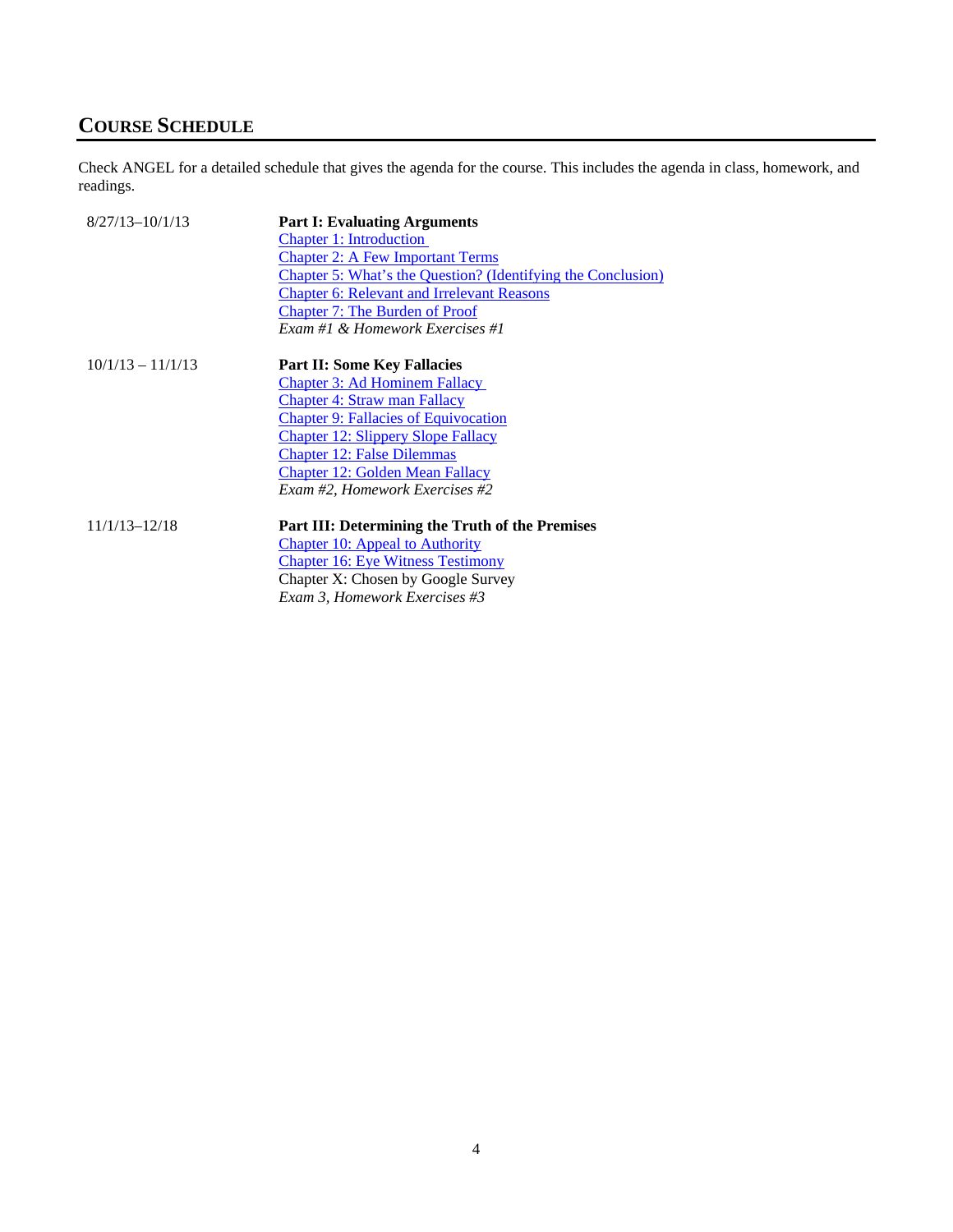## **HOMEWORK EXERCISES**

The exercises below are due in a notebook or set of stapled papers. They are due the day you take Exam. Before the exam, I will collect your homework and while you are taking the exam, I will grade it to see (i) if it is *complete* and (ii) whether it is turned in a professional and orderly manner. Be sure to clearly indicate all of the homework problems with a heading, e.g.  $"Ex1-1, #1"$ 

#### **CHAPTER 1**

pp.11-12: Ex.1-1, #1 pp.11-12: Ex.1-2 pp:11-12: Ex.1-3, #1, #2

### **CHAPTER 2**

pp. 15-16: Ex. 2-1, #1-10, 46 pp. 17-18: Ex.2-2, #1-7 pp.20-21: Ex.2-3, #1-6 pp.25-27: Ex.2-4, #1-6 pp.26-27: Ex.2-5, #1-10

#### **CHAPTER 3**

pp.39-40: Ex.3-1, #1-4 pp.49-54: pp.3-2, #1-10

#### **CHAPTER 4**

pp.65: Ex.4-1 #1-5 pp.65: Ex.4-2 #1

#### **CHAPTER 5**

pp.70-73: Ex.5-1 #1 pp.70-73: Ex.5-2 #1-5 pp.71-72: Ex. 5-3 pp/73-74: Ex. 5-4

#### **CHAPTER 6**

pp.83-86: Ex.6-1 #1-5, #15

#### **CHAPTER 7**

pp.104: Ex.7-1 #1-10, pp.113: Ex.7-4 #1-2

#### **CHAPTER 8**

pp.123-126: Ex.8-1 #1-3 pp.123-126: Ex.8-2 pp.123-126: Ex.8-3 pp.123-126: Ex.8-4

## **CHAPTER 9**

pp.136: Ex.9-1 pp.137: Ex.9-2 #1-4 pp.138: Ex.9-3

#### **CHAPTER 10**

pp.150-153: Ex.10-1 #1a, b, c; #2, #4, #6

#### **CHAPTER 11 (SKIPPED IN FA13)**

pp.169: Ex.11-1 #1-3 pp.173: Ex.11-2 #1-3 pp.186: Ex.11-4 #1-5 pp.188: Ex.11-5 #1-2 pp.197: Ex.11-7

### **CHAPTER 12**

pp.208: Ex.12-1 #1-5 pp.210: Ex.12-2 #1-3 pp.217: Ex. 12-3 #1-5 pp.223: Ex. 12-4 #1-3

#### **CHAPTER 13**

pp.236: Ex.13-1 #1-4 pp.237: Ex.13-2 #1-8

## **CHAPTER 16**

pp.236: Ex.13-1 #1-4 pp.237: Ex.13-2 #1-8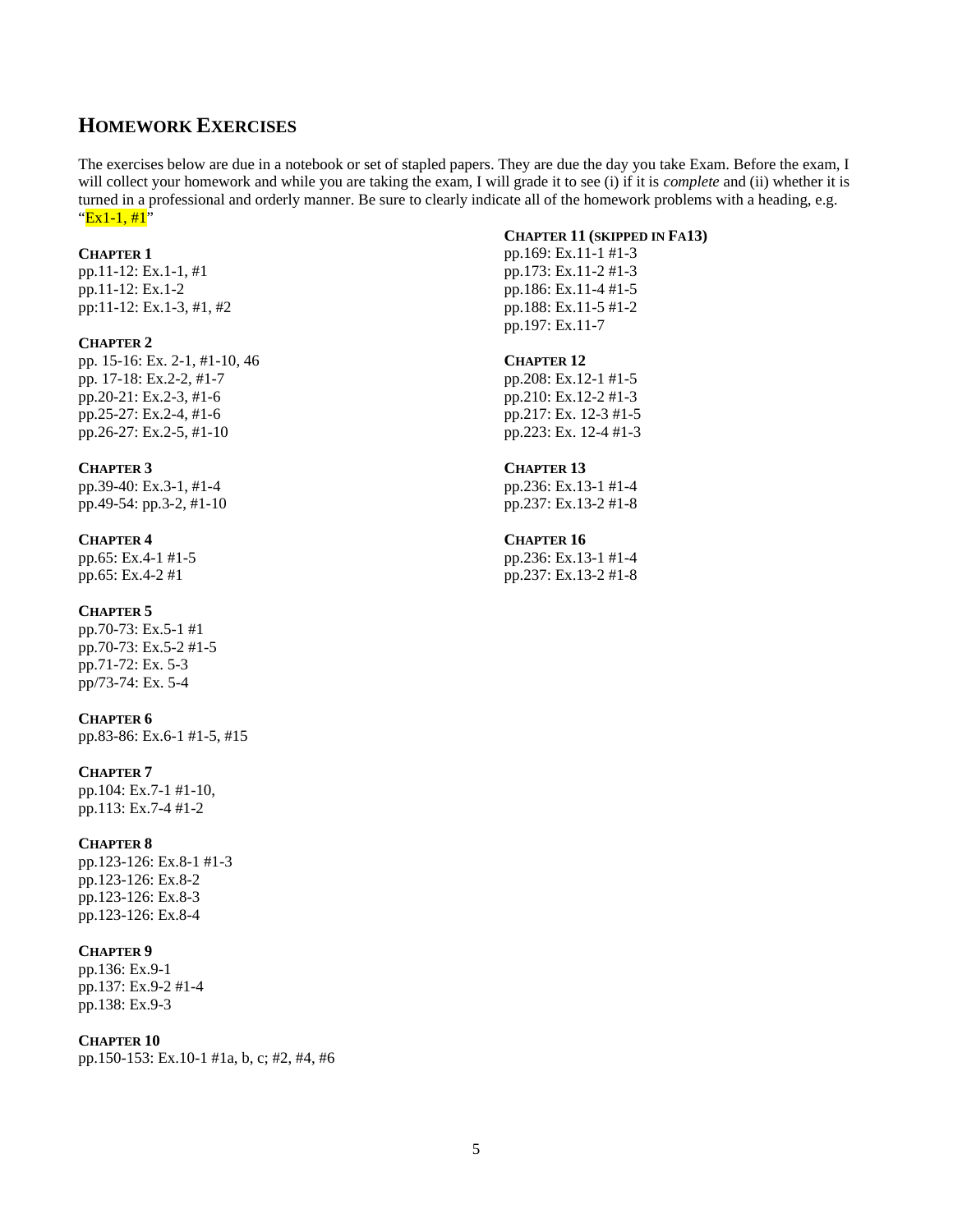# **STUDY GUIDE FOR EXAMS & QUIZZES**

## <span id="page-5-0"></span>**CHAPTER 1**

#### *Terms*

*Voir Dire,* Adversarial Critical Thinking, Cooperative Critical Thinking

*Skills*

- Know the process and ideal result of *voir dire*
- Be able to cite one way in which the process of *voir dire* gets corrupted
- Know how adversarial and cooperative critical thinking is supposed to work
- Know the two steps involved in cooperative critical thinking
- Be able to cite an example of how cooperative critical thinking does not require *compromise*

## <span id="page-5-1"></span>**CHAPTER 2**

*Terms*

Argument, Statements, Premise, Conclusion, Deductive Argument, Inductive Argument, Valid, Invalid, Sound, Unsound, Strong, Weak, Cogent, Uncogent

### *Skills*

- Know how to identify statements from nonstatements and arguments from non-arguments
- Know how to determine whether an argument is deductively valid/invalid, sound/unsound
- Know how to determine whether an argument is inductively strong/weak, cogent/uncogent
- Be able to distinguish (even if only roughly) a deductive argument from an inductive argument

## <span id="page-5-5"></span>**CHAPTER 3**

*Terms*

ad hominem argument, ad hominem fallacy, bias form of the ad hominem fallacy, the psychological form of the ad hominem fallacy, the inconsistency form of the ad hominem fallacy

### *Skills*

- Be able to identify when an ad hominem argument commits the ad hominem fallacy
- Be able to explain that ad hominem attacks are not fallacious when directed at undermining the plausibility of testimony but are when directed at arguments.
- Be able to distinguish different varieties of the ad hominem fallacy, e.g. psychological ad hominem vs. bias ad hominem.
- Be able to articulate *why* the ad hominem is a fallacy.
- Be able to articulate certain problems with jailhouse informants

## <span id="page-5-6"></span>**CHAPTER 4**

#### *Terms*

Strawman fallacy, Principle of Charity, Extreme Strawman, Changing Context Strawman, False Representative Strawman

### *Skills*

- Be able to give an example of a strawman fallacy with its three key features
- Be able to give a reason why you should grant the principle of charity
- Be able to appeal to one of the ways in which straw men get formed, e.g. by making a premise more extreme, by appealing to someone's state of mind (psychological straw man)
- Be able to identify when a passage of text or other medium commits the strawman fallacy as opposed to the ad hominem fallacy

## <span id="page-5-2"></span>**CHAPTER 5**

## *Terms*

Conclusion Indicator

#### *Skills*

- Be able to explain at least two (there are at least three) reasons why identifying the conclusion is important (also involves some info from chapter 6)
- Be able to identify a conclusion in a passage of text.
- Be able to articulate at least one method for identifying a conclusion.

## <span id="page-5-3"></span>**CHAPTER 6**

### *Terms*

fallacy of the irrelevant reason, red herring

### *Skills*

- Be able to articulate why a reason is only *relevant*  relative to a conclusion
- Be able to identify relevant and irrelevant reasons in a passage of text.
- Be able to give an example of the irrelevant reason fallacy
- Know the two-step process for determining whether or not a reason is relevant

## <span id="page-5-4"></span>**CHAPTER 7**

## *Terms*

Convergent Argument, Linked Argument, Subargument, Enthymeme

*Skills*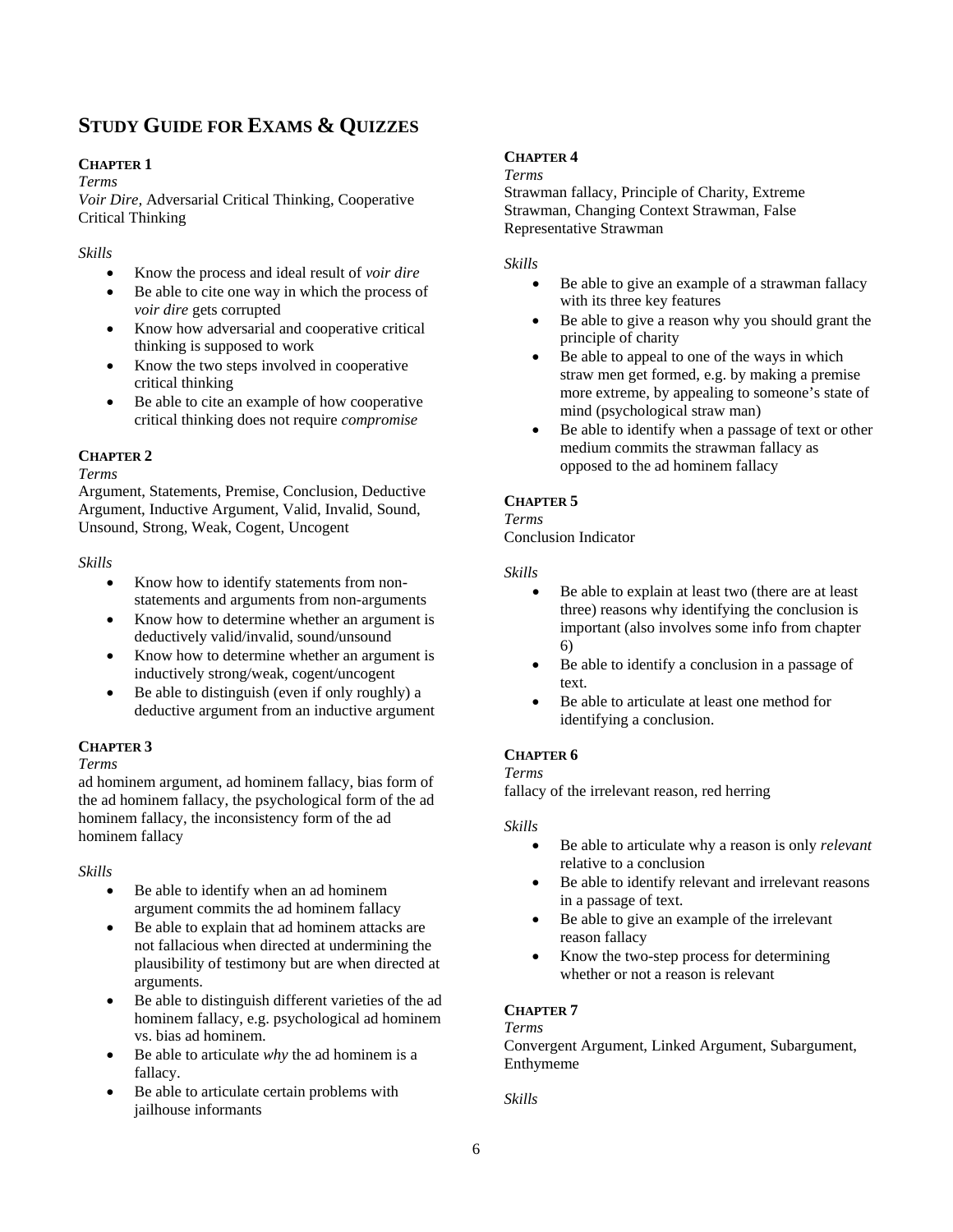- Know how to distinguish between a linked argument, convergent argument, and subargument
- Know how to diagram an argument from a passage of text
- Have some idea of how to supply the missing premise from an enthymeme
- Know how to articulate the distinction between a legitimate and illegitimate assumption & be able to identify illegitimate assumptions in enthymemes.

## **CHAPTER 8**

### *Terms*

Argumentum ad Ignorantiam (or appealing to ignorance fallacy), Burden of Proof

## *Skills*

- Be able to articulate at least one reason why we generally presume an individual is innocent until proven guilty
- Be able to give one *original* example of an individual committing the appealing to ignorance fallacy
- Be able to determine who bears the burden of proof from a given passage of text (this won't be like the two hard cases we have considered in class)
- Be able to answer how we determine who bears the burden of proof

### *Essay*

Identifying who bears the burden of proof is sometimes straightforward. Other times, it is a tricky issue that can be resolved with *more information*. Still other times, identifying who bears the burden depends upon certain philosophical (e.g., ethical) commitments. In many cases, people will argue for their position on the basis that the contrary position has not been proven. For example, Jon might reason as follows: *we cannot know that Liz (who is a permanent vegetative state*) *would want her life ended*. *Therefore, we should keep her on life support.* In opposition, someone might reason as follows: *we cannot know that Liz (who is a permanent vegetative state*) *would want her life preserved*. *Therefore, we should take her off of life support.*

> 1. What fallacy is committed by the above lines of reasoning?

2. Where should the burden of proof be placed in cases involving end of life issues? **Diagram** an argument that makes use of at least three convergent & non-subjective reasons that justify where you think the burden of proof should be placed.

## <span id="page-6-0"></span>**CHAPTER 9**

#### *Terms*

Ostensive definition, dictionary definition, stipulative definition, fallacy of ambiguity, amphiboly

#### *Skills*

- Be able to look at definition and determine what type of definition it is.
- Be able to explain the two problems that beset dictionary definitions in particular
- Be able to explain three problems that with an unspecific definition like "deception"
- Be able to explain two problems with hyperspecific definitions
- Be able to give  $\&$  identify instances of the fallacy of ambiguity

## <span id="page-6-2"></span>**CHAPTER 10**

#### *Terms*

Testify, appeal to authority, fallacious appeal to authority

### *Skills*

- Know what it means for an individual to testify  $\&$ how appeals to authority function in arguments
- Know all of the conditions under which an appeal to authority is fallacious/legitimate
- Be able to look at a text and identify whether an appeal to authority is fallacious or legitimate

## <span id="page-6-1"></span>**CHAPTER 12**

### *Terms*

Slippery slope argument, slippery slope fallacy, genuine dichotomy, false dichotomy, fallacy of the false dichotomy, dilemma, mean (in the context of a golden mean argument), golden mean argument, golden mean fallacy

### *Skills*

- Know the structure of a slippery slope argument (SSA) and be able to give an original example of such an argument (both legitimate and fallacious)
- Know the two reasons why SSAs are persuasive
- Know the precise condition under which a SSA is fallacious and legitimate
- Be able to look at a text and identify whether the fallacious form of an SSA is committed
- Be able to look at a text and identify whether the argument contains a false dichotomy
- Be able to state the three reasons that arguments involving false dichotomies appear persuasive
- Be able to identify an alternative to a false dichotomy
- Be able to articulate the difference between a dichotomy and a dilemma